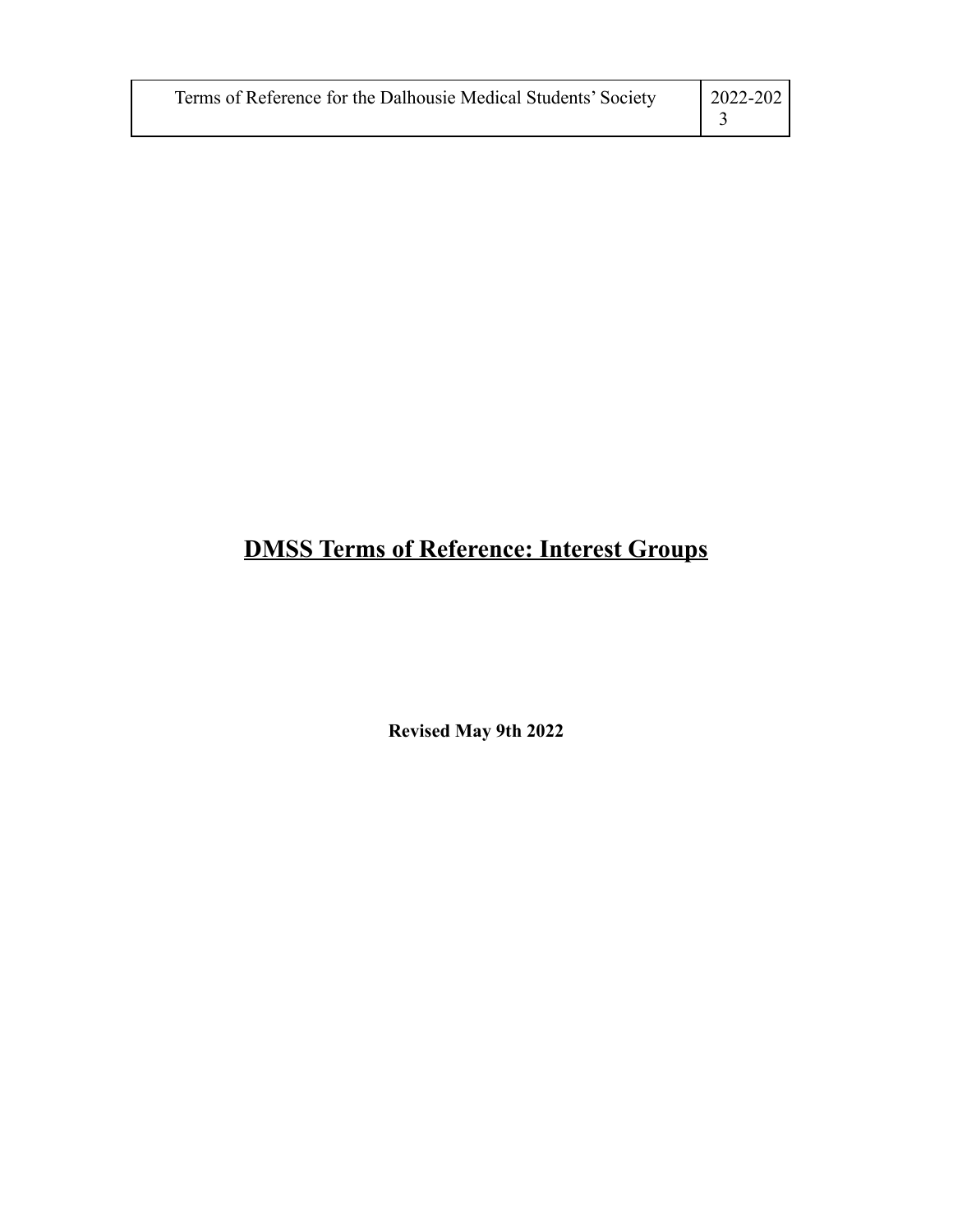| Terms of Reference for the Dalhousie Medical Students' Society | 2022-202 |
|----------------------------------------------------------------|----------|
|                                                                |          |

#### **SECTION 1: PURPOSE**

a. To define a set of parameters by which the Dalhousie Medical Students' Society (DMSS) Interest Groups, at DMNS and DMNB, may be established, renewed and funded.

## **SECTION 2: INTERPRETATION**

*For the purposes of this Terms of Reference:*

- a. "Student Interest Group Committee" (SIGC) refers to a committee of the DMSS that exists to review Interest Groups and Student Initiatives applications, and funding requests
	- i. There are two SIGCs: one at DMNS and one at DMNB
	- ii. Wherever possible, the two SIGCs will make efforts to share processes and criteria.
	- iii. For SIGC membership, see DMSS Terms of Reference: Standing **Committees**
- b. "Interest Group" (IG) refers to an association of members of Dalhousie Medical School, primarily DMSS members, given official status through formal DMSS approval.
- c. A "New IG" refers to any IG applying for official IG status that does not meet all of the requirements for a Returning IG.
- d. A "Returning IG" refers to any IG that is applying for official IG status that has been an official IG during at least the fall or winter funding cycle in the previous year.
	- i. Returning IG applications are only accepted in the fall funding cycle.
- e. "IG Executive" refers to IG leaders be they referred to as President, Chair, Coordinator, or any other leadership title.
	- i. IGs must have two Executives responsible to the DMSS. Other roles may be created within an IG structure as needed, but would not be Executives from the viewpoint of DMSS.
- f. "IG Night" (both NS and NB) refers to an event which showcases all potential IGs to the DMSS student body.
- g. "IG Executives' Roundtable" (both NS and NB) refers to a meeting held in both the fall and winter semesters where IG Executives will review the application process for IG funding with the treasurer from each campus, and will discuss their activities with the aim of fostering further inter-IG collaboration.
- h. "Lifestyle Nights" refer to events that invite staff and/or resident physicians to provide perspectives on residency programs, work/life balance, CaRMS applications, clinical pearls, and any other information with regards to the paths that they followed in establishing their careers.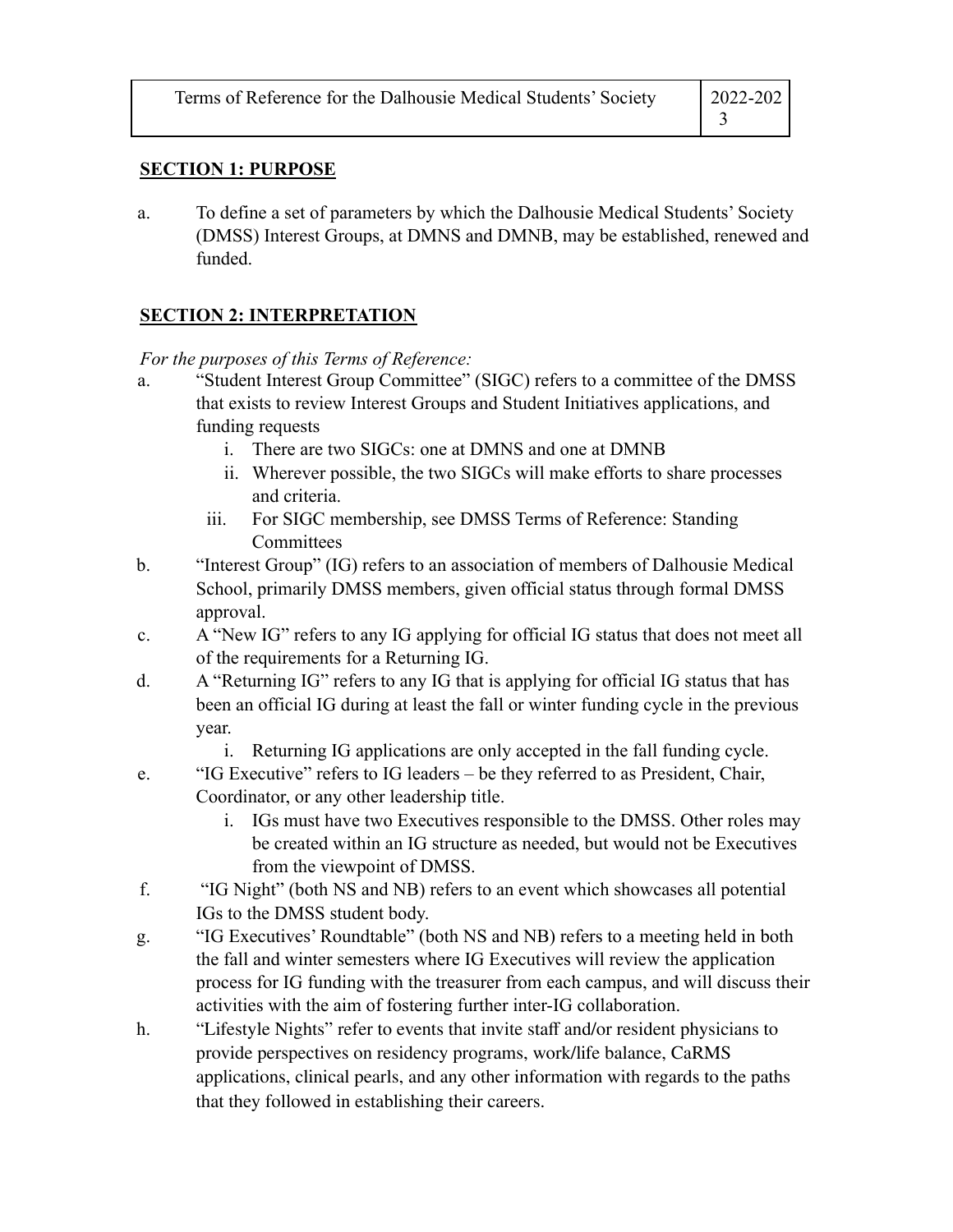| Terms of Reference for the Dalhousie Medical Students' Society | $ 2022 - 202 $ |
|----------------------------------------------------------------|----------------|
|                                                                |                |

#### **SECTION 3: GENERAL PRINCIPLES**

- a. All DMSS members have the right to participate in, apply to lead, or apply to create an IG.
- b. IGs must be accessible to the entire DMSS Student Body regardless of an individual's gender, race, or religion.
- c. IGs must seek to provide programming that complements rather than reproduces medical curricula.
- d. IGs fall into one of three categories
	- i. "Medical Interest Group"
		- 1. Refers to an IG that organizes events for the purpose of providing information, knowledge and skills relevant to the practice of medicine, including the various medical specialties.
		- 2. These groups are inward-facing, and are primarily directed at the personal and professional development of members of the DMSS.
		- 3. Medical IGs must strive to maintain an average attendance of at least 10% of the pre-clerkship class size at their respective campus over all sessions.
	- ii. "Community Interest Group"
		- 1. Refers to an IG that organizes events for the purpose of outreach to, or the bettering of, the wider community.
		- 2. These groups are outward-facing, interacting with individuals outside of the DMSS and Faculty of Medicine.
	- iii. "Social Interest Group"
		- 1. Refers to an IG that organizes events for the enjoyment of the DMSS community, largely unrelated to the professional practice of medicine.
		- 2. These groups are inward-facing, and are primarily directed at the personal and professional development of members of the DMSS.
- e. The same funding criteria will be applied to all interest groups deemed to fall into the same category.
- f. The categorization of IGs is approved at the discretion of the SIGC and may not be the same distinction made by UGME with regards to the Medical Student Performance Evaluation Record (MSPR).
- g. IGs must maintain an up-to-date attendance list for each event. This list must be included in the end of year report.
- h. IGs must attend the IG Night, held every fall and organized by the VP Internal (DMNS) and VP NB (DMNB).
- i. IGs must hold a minimum of:
	- i. NS: three (3) events per funding year.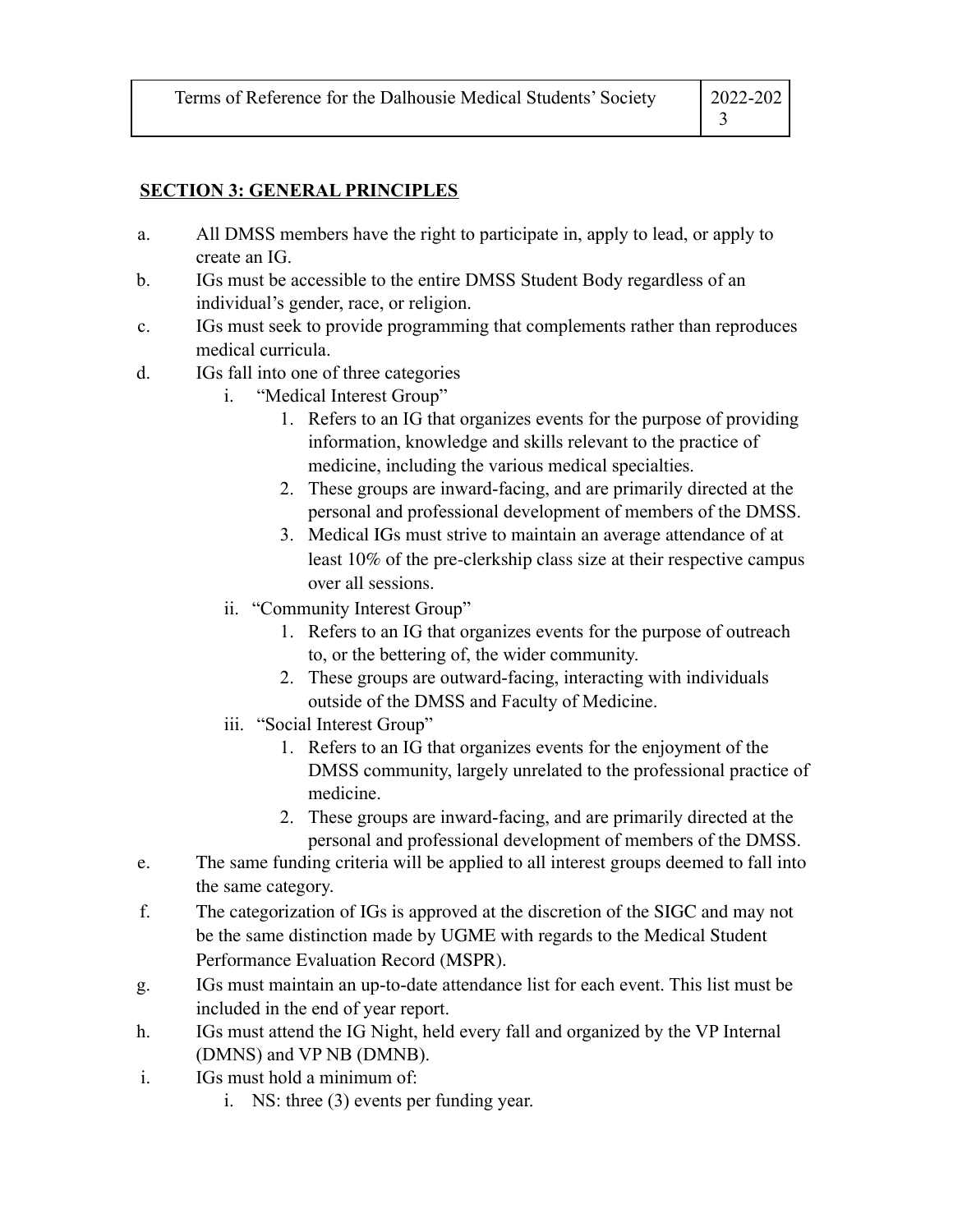| Terms of Reference for the Dalhousie Medical Students' Society | $ 2022 - 202 $ |
|----------------------------------------------------------------|----------------|
|                                                                |                |

- ii. NB: one (1) event per funding year.
- j. IGs will not be permitted to hold events during Wellness Week. Exceptions can be made with approval from the Wellness Week Committee.
- k. IGs must submit requests to the DMSS VP Communications (DMNS) and DMSS DMNB Technology and Communications Rep (DMNB) to have their event included in the DMSS calendar. Requests must be made at least one week before the event.

# **SECTION 4: APPLICATION FOR NEW AND RETURNING IGS**

# **4.1 General Procedure**

- a. A call for applications will be disseminated via the DMSS e-mail account by the VP Communications (DMNS) and the DMNB Technology and Communications Rep (DMNB)
	- i. No later than October  $1<sup>st</sup>$  for the fall funding cycle, AND
	- ii. In January for the winter funding cycle
	- iii. The application periods may differ between DMNS and DMNB, however, they should follow the same general principles.
- b. Before the closing date of the fall IG application, an "Interest Group Roundtable Meeting" led by the SIGC will be held at each campus, with mandatory attendance by IG Executives, to discuss IG funding sources and allocation, the funding application process, and budgeting for Interest Groups.
- c. Returning non-medical IGs must submit confirmation including new IG Executive membership before August 1st annually to the VP Internal and VP Communications (copied via email). Current IGs with a newly selected executive in the spring will automatically carry forward as an approved IG, once confirmations are submitted by the new executive. Late submissions will require the IG to submit a new application in the Fall cycle.
- d. Applications for Returning IGs must be received within one (1) week of the application opening, no later than October  $8<sup>th</sup>$  for fall applications.
- e. Applications for New IGs must be received within one (1) week of the application opening, no later than October  $8<sup>th</sup>$  for fall applications.
	- Applications for New IGs can be run independently from applications for Returning IGs at the discretion of the SIGC.
- f. In order to receive official DMSS recognition, IGs must be approved by the SIGC. Final decisions will be made within two (2) weeks of the application opening, no later than October  $15<sup>th</sup>$  for fall applications.
	- i. Approved Returning IGs will be considered an 'official' DMSS IG for one fall and one winter funding cycle and require another submission the following academic year.
- g. A campus-specific IG application will be used for DMNS and DMNB. After the closure of the application period, submitted applications will be organized for evaluation by the VP Communications (DMNS) and the DMNB Technology and Communications Rep (DMNB).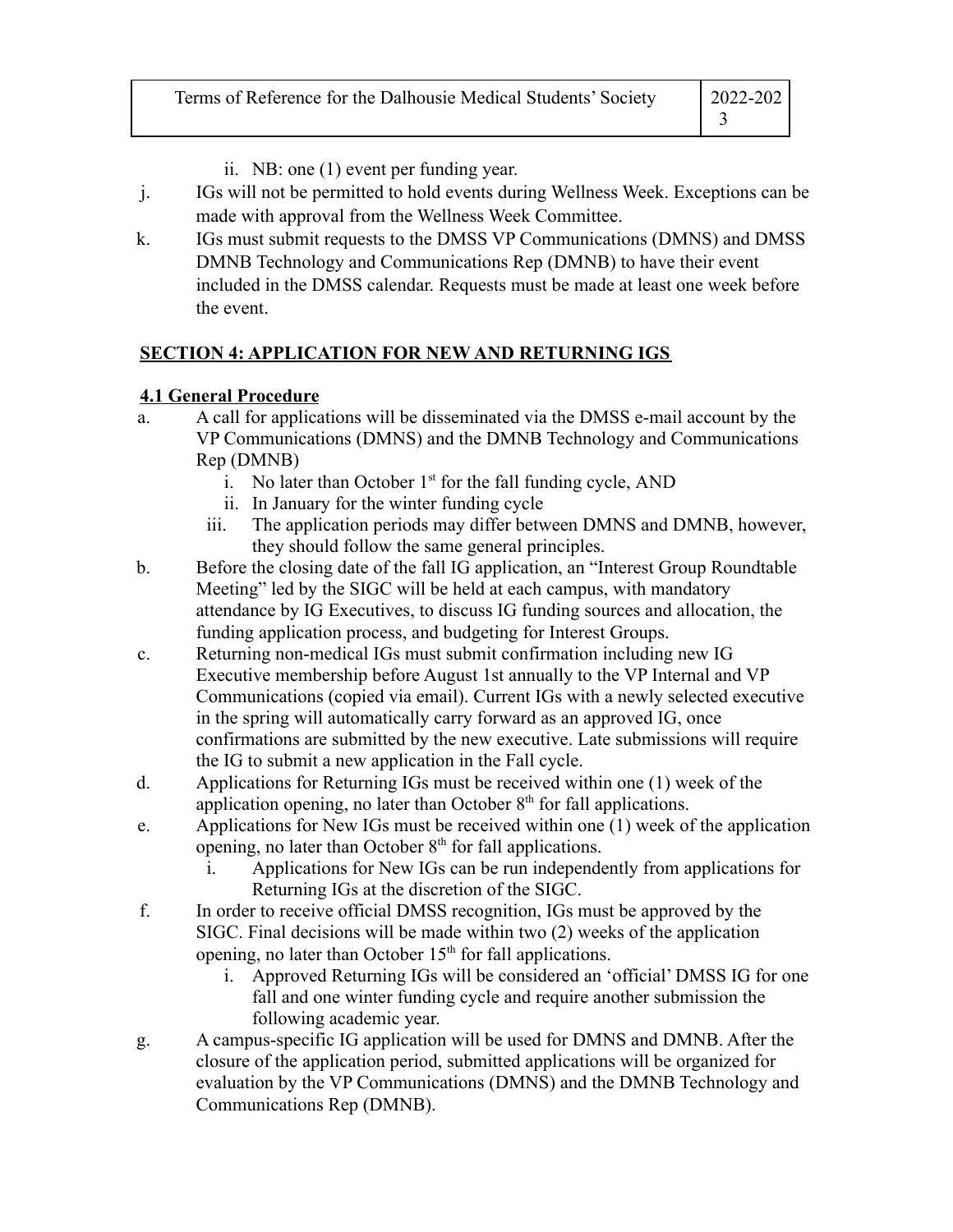| Terms of Reference for the Dalhousie Medical Students' Society | 2022-202 |
|----------------------------------------------------------------|----------|
|                                                                |          |

- h. The IG application (see 4.2 for New IGs and 4.3 for Returning IGs) will be evaluated by each member of the SIGC on the respective campus. The SIGC will then come to a consensus whether an IG will be created or renewed.
	- i. Should a member of the SIGC sit on an IG Executive, they will abstain from both discussions and decisions regarding their group's IG formation, renewal or funding during SIGC meetings. This member of the SIGC will be asked to leave the room when said group is being discussed. All discussions that occur when this SIGC member leaves the room will be *in camera*.
- i. If the application is approved, the amount of funding available to the IG will be determined by the SIGC, see SECTION 5.
	- i. *Note:* IGs do not need to receive funding to be an official IG. These IGs will be permitted to advertise their official status and participate in IG Night.
- j. If an IG is refused official IG status, a written explanation, prepared by the SIGC will be provided to the IG Executives.
- k. The SIGC reserves that right to disallow the formation or renewal of an IG on the basis of:
	- i. Overlap with another IG in terms of mandate, medical specialty and/or programming;
	- ii. Not providing sufficient value-added educational, career, extracurricular or life-experience component to members of the IG or the student body as a whole;
	- iii. SIGC discretion
- l. IGs whose formation or renewal was disallowed may submit a written appeal to the DMSS President within one (1) week of learning of the decision. The DMSS President will review the appeal and must bring it to DMSS Council to be discussed and voted upon at the next DMSS Council meeting.
- m. Voting members of DMSS Council, who are also members of the SIGC may engage in this discussion, but shall abstain from the final vote.

# **4.2 Applying for New IG status**

- a. In order to apply for official New IG status, the Executives must submit a completed IG Application Form to the SIGC by the advertised deadline, as per 4.1. The application form shall include:
	- i. The IG category into which the IG falls, as outlined in SECTION 3 above.
	- ii. A formal mandate consisting of the purpose and detailed objectives of the IG;
	- iii. The names and e-mail addresses of the Executives
	- iv. For Community and Social IGs, a signature of support of 10% of pre-clerkship students who are not the Executives of the proposed;
		- 1. An IG may present a written explanation for circumstances that preclude them from the minimum number of signatures. The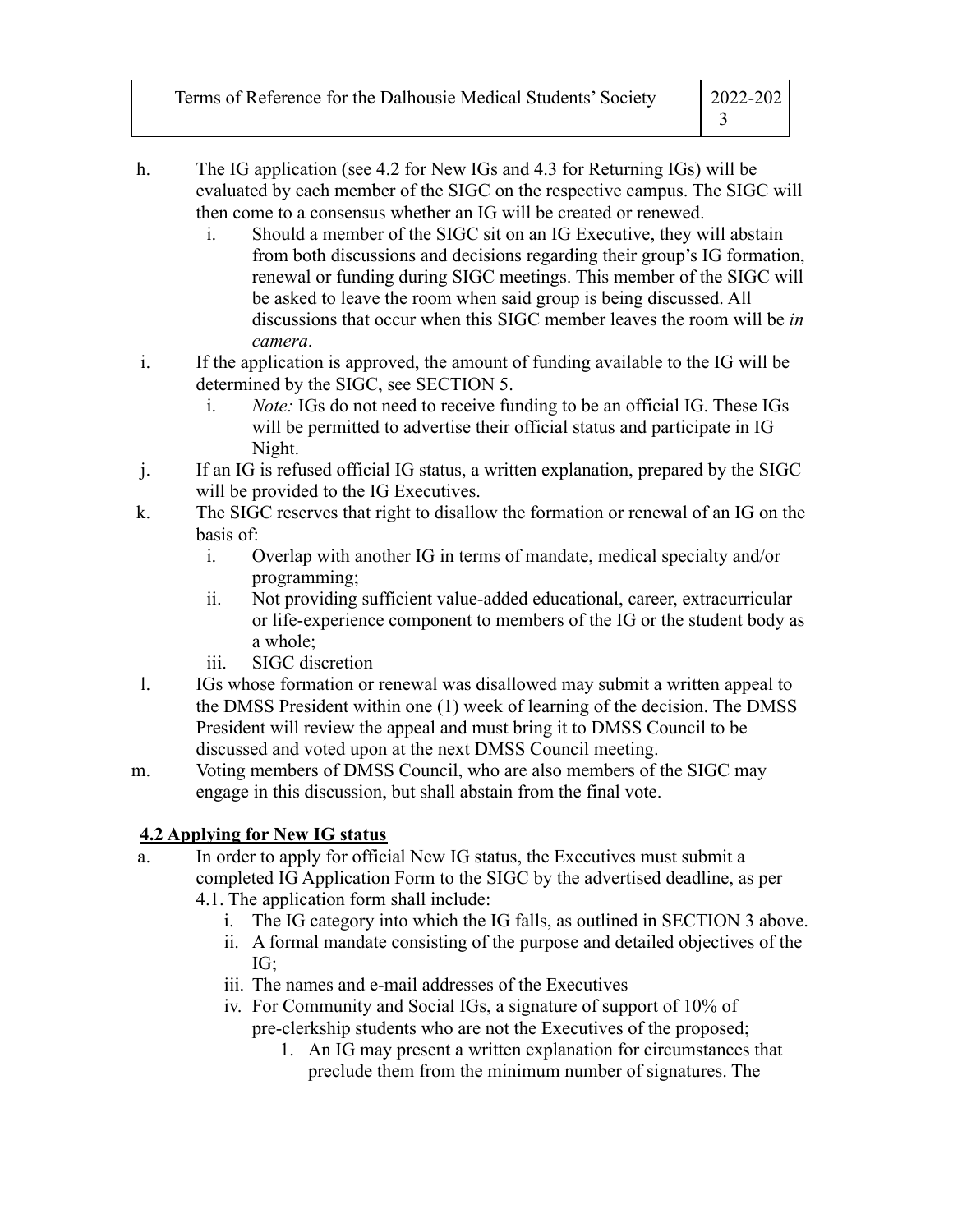| Terms of Reference for the Dalhousie Medical Students' Society | 2022-202 |
|----------------------------------------------------------------|----------|
|                                                                |          |

explanation should include justification of how their IG would provide benefit for the student body at Dal Med.

- 2. Medical IGs are exempt from collecting signatures of support.
- v. A proposed budget for the year, including:
	- 1. List of proposed activities, with dates
	- 2. Any projected costs and revenues
- vi. New Medical IGs are asked to indicate their desire for a Lifestyles in Medicine Night, see SECTION 5.5.
- vii. Whether efforts to secure funding for the IG outside the DMSS have been made, and how much additional funding was secured.
	- 1. Such funding includes, but is not limited to: departmental support, affiliate organization support, community or government grants.

### **4.3 Applying for Returning IG status**

- a. In order to renew IG status as a Returning IG, the Executives must submit a completed DMSS IG Confirmation Form to the VP Internal, VP Finance, and VP Communications by the advertised deadline, as per 4.1. The confirmation form will include:
	- i. The IG category into which the IG falls, as outlined in SECTION 3 above.
	- ii. A formal mandate consisting of the purpose and detailed objectives of the IG;
	- iii. The names and e-mail addresses of the Executives
	- iv. Medical Specialty IGs are asked to indicate their desire for a Lifestyles in Medicine Night, see SECTION 5.
	- v. A report on activities undertaken during the year including:
		- 1. List of activities, including dates
		- 2. Attendance numbers for each event, and which faculty or residents were in attendance, if applicable;
		- 3. *Note for DMNS IGs*: Failure to hold three (3) events will be taken under heavy consideration.
	- vi. A proposed, detailed budget for the upcoming year including:
		- 1. List of proposed activities, with dates
		- 2. Any projected costs and revenues;
	- vii. Medical Specialty IGs are asked to indicate their desire for a Lifestyles in Medicine Night, see SECTION 5.5.
	- viii. Whether efforts to secure funding for the IG outside the DMSS have been made, and how much additional funding was secured.
		- 1. Such funding includes, but is not limited to: departmental support, affiliate organization support, community or government grants.

### **SECTION 5: FUNDING**

### **5.1 Funding Eligibility**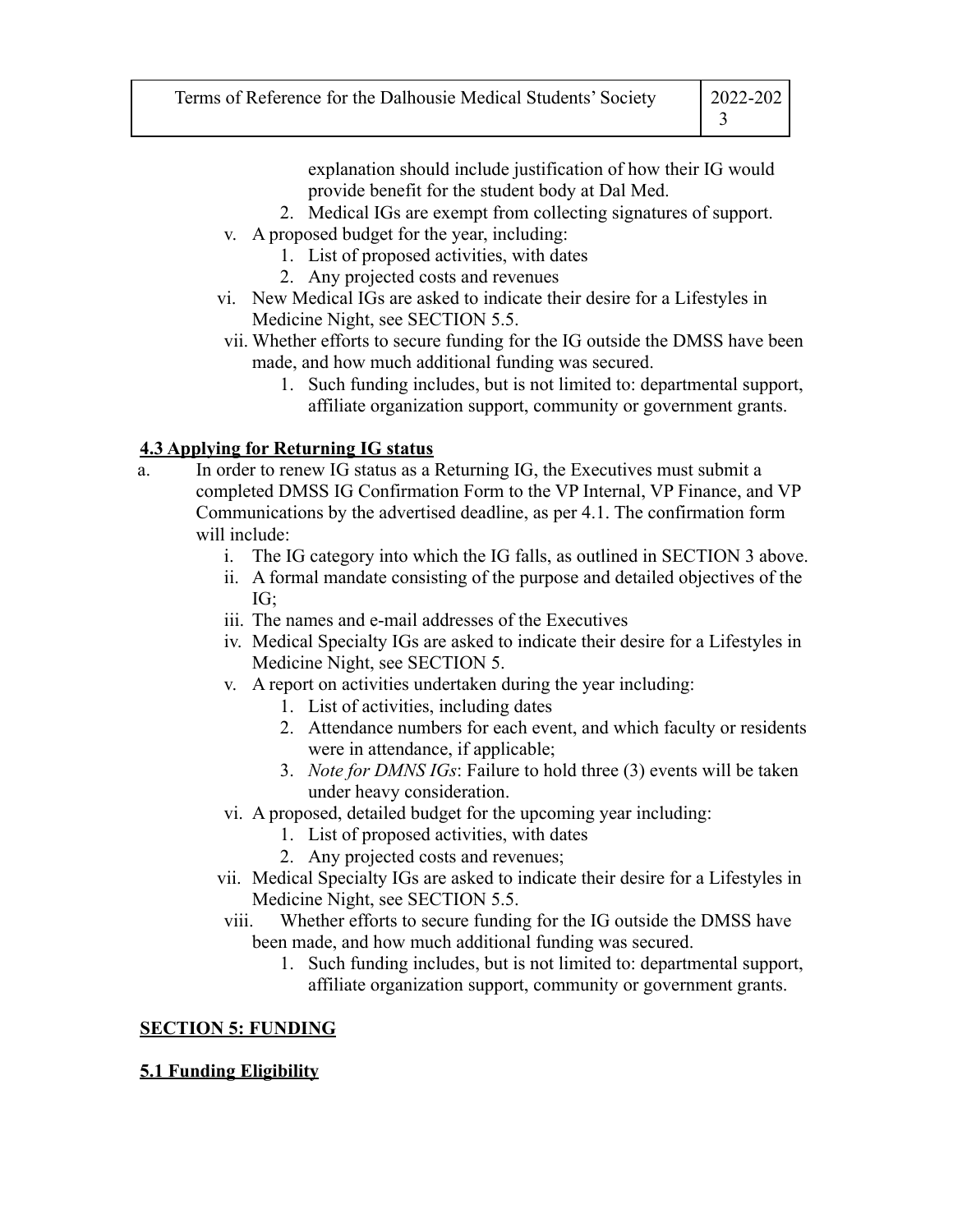| Terms of Reference for the Dalhousie Medical Students' Society | 2022-202 |
|----------------------------------------------------------------|----------|
|                                                                |          |

- a. For IGs, to be eligible for DMSS Council funding, an itemized budget must be provided during the application period:
	- i. IG budgets must include assessments of known or projected costs for all planned events, as well as any known or projected revenues and donations to be collected during the year.
		- 1. For returning IGs, an itemized budget of the previous year is required
	- ii. Funding will not be given to IGs or IG events where there is not a value-added educational, career, extracurricular or life-experience component to members of the IG or the student body as a whole (i.e., Executive of IGs may not use funds to purchase food for the Executive or IG meetings).
	- iii. If an IG is denied funding, a written explanation, prepared by SIGC, will be provided to the Executives.
	- iv. IGs who did not receive funding or less funding than they had asked may submit a written appeal to the DMSS President within one (1) week of learning of the decision. The DMSS President will review the appeal and must bring it to DMSS Council to be discussed and voted upon at the next DMSS Council meeting. Voting members of DMSS Council, who are also members of the SIGC may engage in this discussion, but shall abstain from the final vote.
		- 1. Funding may increase or stay the same for those IGs who received less funding than they asked and submitted a written appeal.

### **5.2 Funding Application**

a. Calls for funding will be included in the IG application, and follow the same timelines outlined in 4.1

# **5.3 Funding Allocation**

- a. Funding will be allocated by the SIGC using the principles for review of budget requests, including:
	- i. Extent of external funding received from existing funds (i.e., existing bank accounts) and/or third-party funding;
	- ii. Evaluation of the degree of medical student attendance;
	- iii. Demonstrated successful use of previous IG funding;
	- iv. Number of planned events;
	- v. Funds estimated to be necessary for planned events (based on size of planned events, as well as expected attendance);
	- vi. Practicality of budget request;
	- vii. Total available funds for that period.
- b. Funding will be allocated based on IG categories:
	- i. The same funding criteria will be applied to all IGs that fall within the same category, as defined in SECTION 3.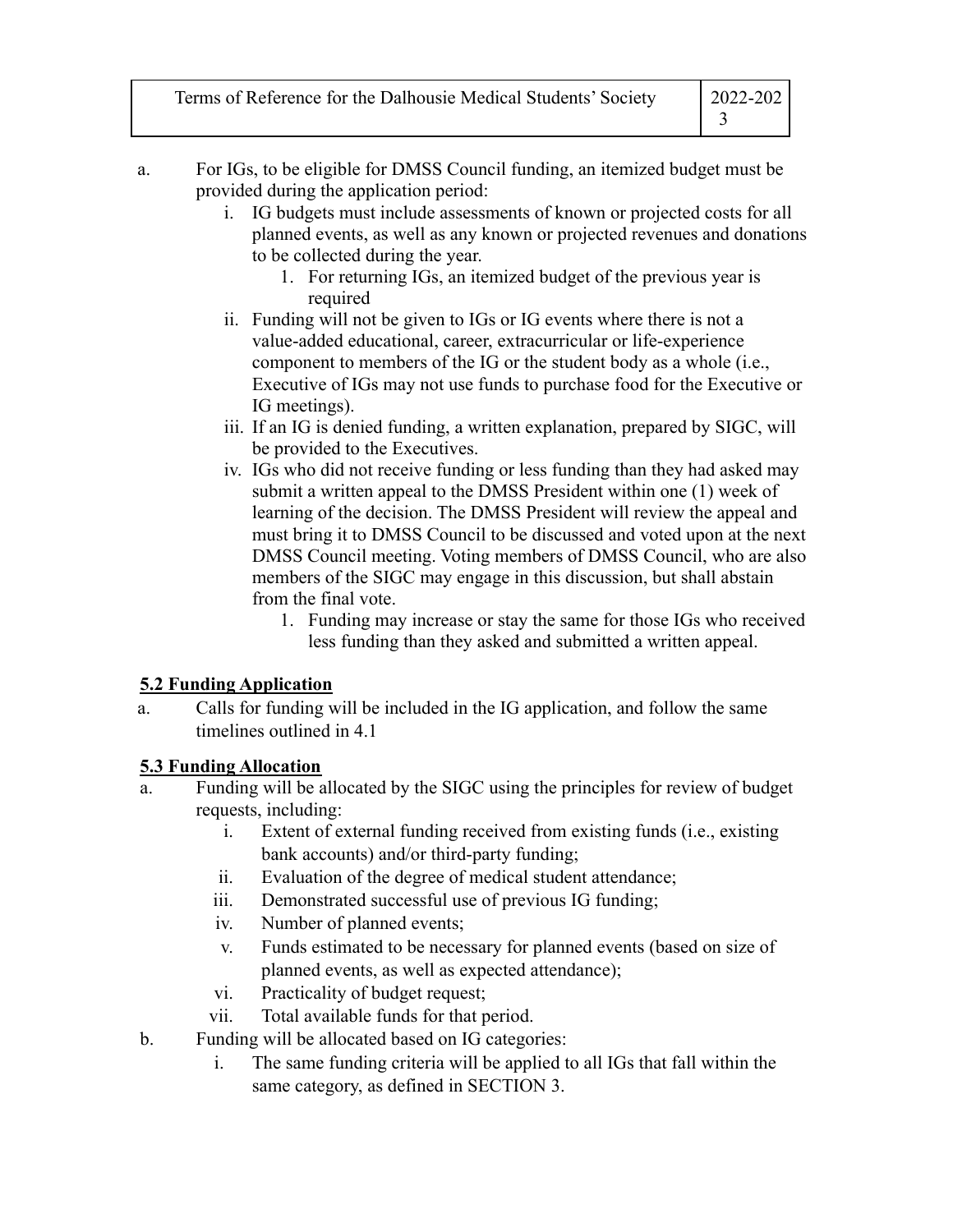| Terms of Reference for the Dalhousie Medical Students' Society | $ 2022-202 $ |
|----------------------------------------------------------------|--------------|
|                                                                |              |

- ii. Funding for Medical Interest Groups is prioritized. All approved Medical Interest Groups deemed by the SIGC to require funding will be funded before Community and Social Interest Groups.
- iii. Following the allocation of funding to Medical Interest Groups, allocation to Community and Social Interest Groups can be made at the discretion of the SIGC.
- iv. As funds vary from year to year, approval of official IG status by Community and Social Interest groups does not guarantee funding from the DMSS.
- c. Following funding allocation, the SIGC will make the full list of IGs that were funded and the amount they received available to the DMSS Executives.

## **5.4 General Principles**

- a. Outside of Lifestyles Nights, DMSS funding for food for IG events will not be allocated in lieu of opportunities to fund practical learning experiences.
- b. Generally, gifts for speakers are not approved. DMSS shall provide designated gifts for IG guests.
- c. Funds approved, in principle, for a student group, but not utilized by that group will NOT be carried over multiple years for that group.

# **5.6 Lifestyles in Medicine Nights**

- a. Funding for Lifestyles in Medicine Nights will be distributed by the Dalhousie Medicine Office of Student Affairs through the DMSS. Allocation towards Lifestyles in Medicine Nights is governed independently at DMNS and DMNB.
- b. Funds will only be available to official Medical IGs that represent a medical specialty or medical specialties.
- c. Interest to obtain funding for a Lifestyles in Medicine Night must be indicated in the IG application (whether the IG be New or Returning).
- d. Only one Lifestyles in Medicine Night will be granted to each relevant IG per funding year.
- e. Money available from the Dalhousie Medicine Office of Student Affairs will then be split evenly among each Medical IG that indicates their intent to obtain Lifestyles in Medicine Night funding.
- f. It is customary for IGs to thank their guests for taking the time to attend Lifestyles in Medicine Nights. Gifts will be provided to the IG from the DMSS. Please contact the VP Internal (DMNS) or VP DMNB (DMNB) at least one week (1) prior to your event, with requested number of gifts.
- g. *Note:* for Lifestyles in Medicine Nights at DMNB, IGs are required to complete the "DMSS-NB Project Reimbursement Form" and to email Pam Murphy,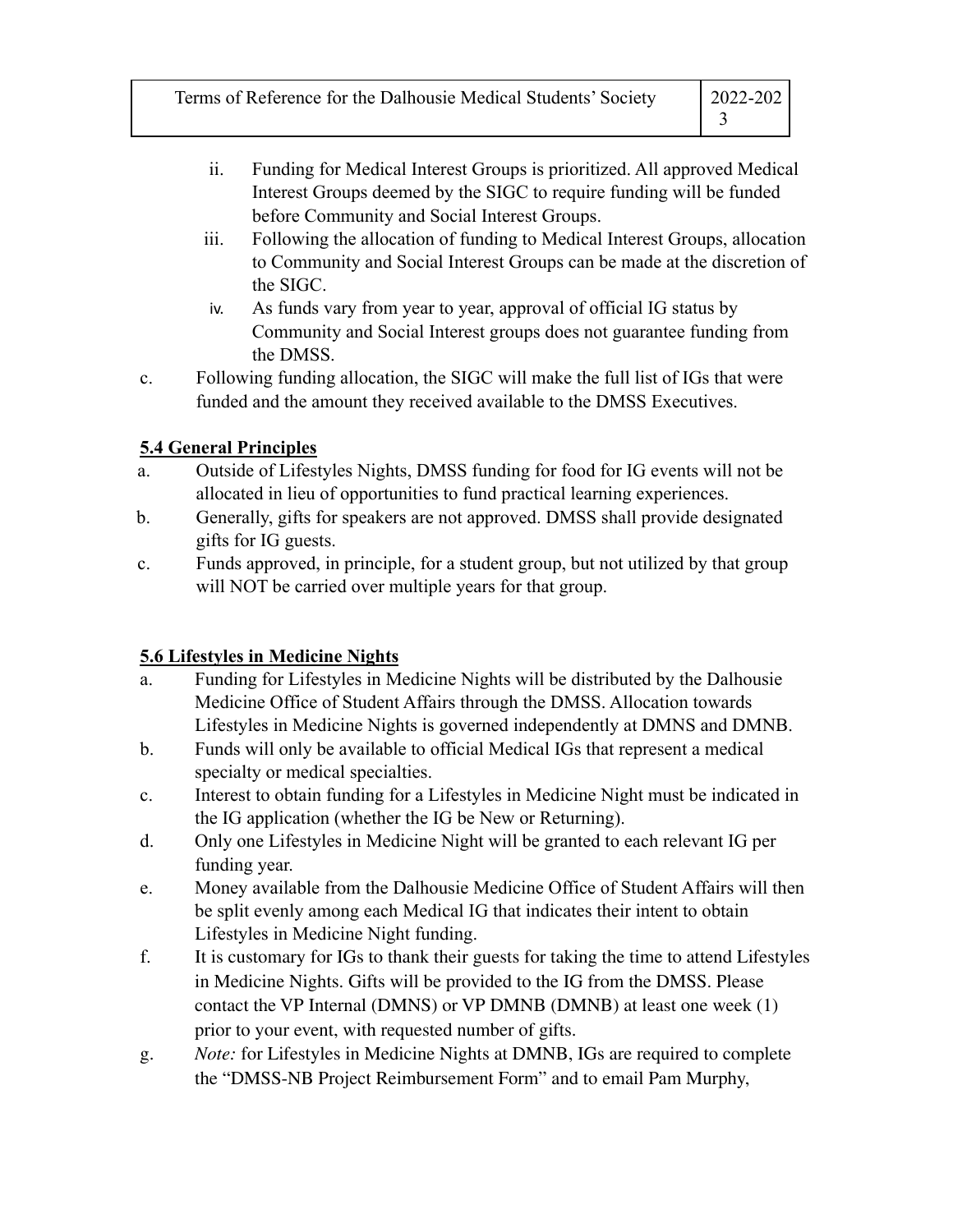| Terms of Reference for the Dalhousie Medical Students' Society | $ 2022 - 202 $ |
|----------------------------------------------------------------|----------------|
|                                                                |                |

outlining the number of participants that attended, a quick description of the event, and the receipts for their purchases.

#### **5.7 Reimbursement**

- a. Receipts must be submitted to either the DMSS VP Finance (DMNS) or DMNB Treasurer (DMNB) at the earliest convenience.
- b. Requirements for reimbursement:
	- i. Original, itemized receipt
	- ii. Completed DMSS Request for Reimbursement Form for their respective campus.
- c. Money will NOT be transferred in advance of any proposed event.

## **SECTION 6: INTEREST GROUP EXECUTIVES**

#### **6.1 IG Executive Responsibilities**

- a. In addition to duties outlined above including, but not limited to, forming or renewing IGs and reporting relevant to both, Executives have the following responsibilities:
	- i. Attend (or delegate another student to attend) the IG Night in early September (to occur by September 15th annually);
	- ii. Attend (or delegate another student to attend) the IG Executives' Roundtable.
		- 1. The meeting will discuss IG funding sources, funding allocation, the funding application process, budgeting and scheduling for Interest Group events.
	- iii. At DMNS only: Attend (or delegate another student to attend) the Dalhousie Medical Alumni Gala Dinner (held in the Fall of each year)
	- iv. Outgoing Executives must prepare an end-of-year handover report to the Incoming Executives and DMSS VP Communications including:
		- 1. Final budget for previous year
		- 2. Summary of events
		- 3. Contacts of key stakeholders for the IG

### **6.2 IG Executive Appointment**

- a. For Medical Interest Groups (see SECTION 3 for description)
	- i. All Executive positions are considered vacant after Executives serve a 1-year term
	- ii. Application:
		- 1. Following the conclusion of the Spring DMSS elections, IG applications will be made available to eligible students by the VP Internal or VP DMNB to apply for all vacant IG Executive positions.